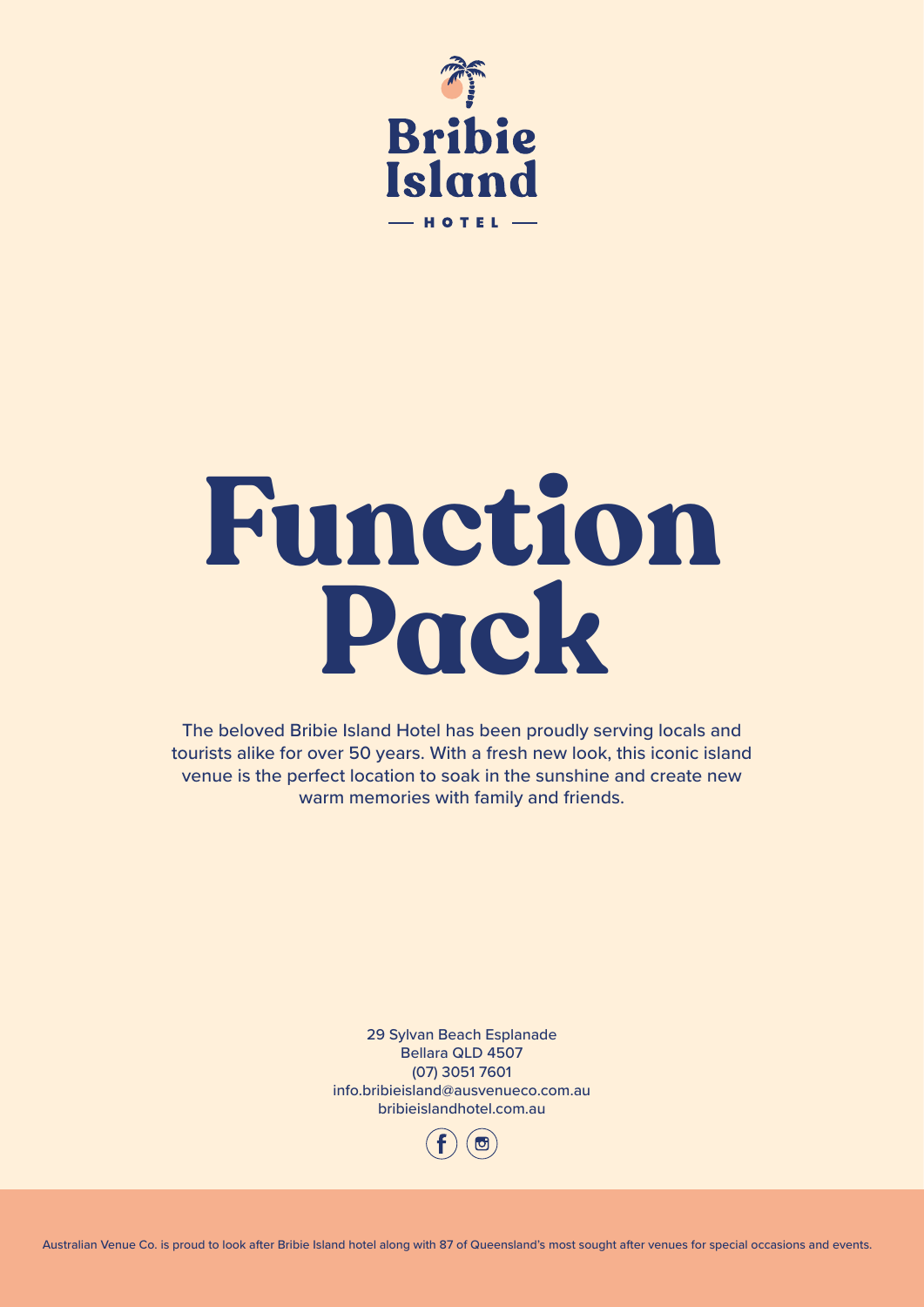### **FUNCTION SPACE**

#### The Banksia Room

Perfect for events ranging from 10-70 guests, The Banksia Room is a versatile space, catering to corporate meetings, cocktail style events and private dining. The Banksia is a self-contained space, featuring a projector & screen, private bar, exclusive facilities and is fully air conditioned, with external access.

| <b>Space Type</b>      |     | <u>009</u><br>ם נ | —— |   |  |
|------------------------|-----|-------------------|----|---|--|
| <b>Indoor, Private</b> | 157 |                   |    | - |  |

Beer Garden

Sections or Exclusive Hire

Beer Gardens were made for weekends in the sunshine! Perfect for your next celebration, you'll have plenty of room for your friends & family in our new & improved Beer Garden. Keep the little ones entertained with our new epic kid's playground, complete with new picnic tables, and pizza oven! Join us for your next event for some fun in the sun, or sunset session!

| <b>Space Type</b>            |   | <u>ios</u><br>- 1        |   |   |   |   |
|------------------------------|---|--------------------------|---|---|---|---|
| <b>Outdoor, Semi Private</b> | - | $\overline{\phantom{0}}$ | - | - | - | - |

Ristin

Gather your family, friends or colleagues for a seated lunch or dinner in our spacious renovated bistro. Perfect for your next milestone event, birthday celebration or corporate event, this generous space accommodates up to 1000 guests.

| <b>Space Type</b>    |     | <u> 200</u><br>LI L |  |  |
|----------------------|-----|---------------------|--|--|
| Indoor, Semi-Private | 300 | 800                 |  |  |

Sports Bar

Rally the crew for good times, cold drinks, great food and all the usual buzz you'd expect from a stand up QLD front bar.

| <b>Space Type</b>    | <u>909</u><br>. . |  |                          |  |
|----------------------|-------------------|--|--------------------------|--|
| Indoor, Semi-Private | 200               |  | $\overline{\phantom{a}}$ |  |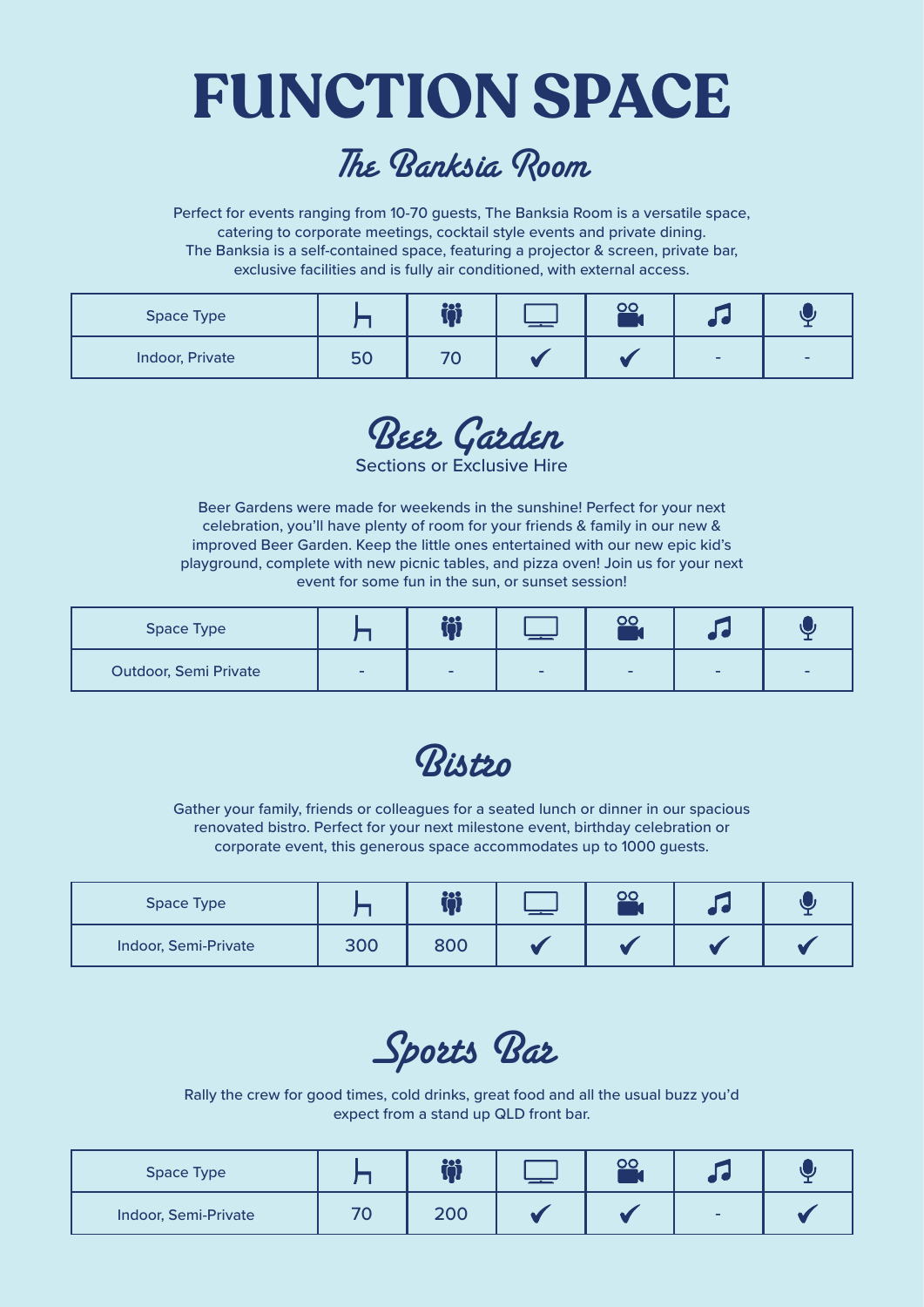## **CANAPÉ PACKAGES**

#### **Minimum of 20 guests**

Option 1: 4 Canapés \$18pp | Option 2: 6 Canapés \$26pp | Option 3: 8 Canapés \$32pp

Canapés

CHEDDAR CHEESE AND ONION ARANCINI, aioli (V) MUSHROOM & PORCINI ARANCINI, aioli (V) QLD PRAWN COCKTAIL IN LETTUCE CUP, smoked paprika mayonnaise (DF) (GF) PUMPKIN & GOATS CHEESE TART, toasted pumpkin seeds (V) HALF SHELL SCALLOP, GARLIC BUTTER, salsa verde (GF) OYSTER, SPIKED BLOODY MARY, celery (GF) (DF) OYSTER NATURAL, lemon, red wine & cracked pepper (GF) (DF) STICKY PORK BELLY, lettuce cup, roasted peanut (GF) (DF) PRAWN TWISTER, wasabi mayonnaise DUCK SPRING ROLL, hoisin, cucumber (DF) CHEESEBURGER SPRING ROLL, burger sauce POPCORN CHICKEN, hot sauce, blue cheese mayo TRUFFLE MAC & CHEESE CROQUETTE, aioli (V)

 $Substantial$  Items  $$7$ 

MINI BEEF BURGER, cheese, pickles, burger sauce MINI MUSHROOM BURGER, tomato relish, onion ring (V) XXXX BATTERED FISH, salt & vinegar chips, tartare MINI RARE ROAST BEEF PIZZA, caramelised onion CHICKEN SKEWERS, toasted pita, tahini (GF) PORK AND FENNEL SAUSAGE ROLL, HP mayonnaise

 $V =$  vegetarian,  $VG =$  vegan,  $GF =$  gluten free,  $DF =$ dairy free *Menu is subject to seasonal change. Please advise any dietary requirements.*

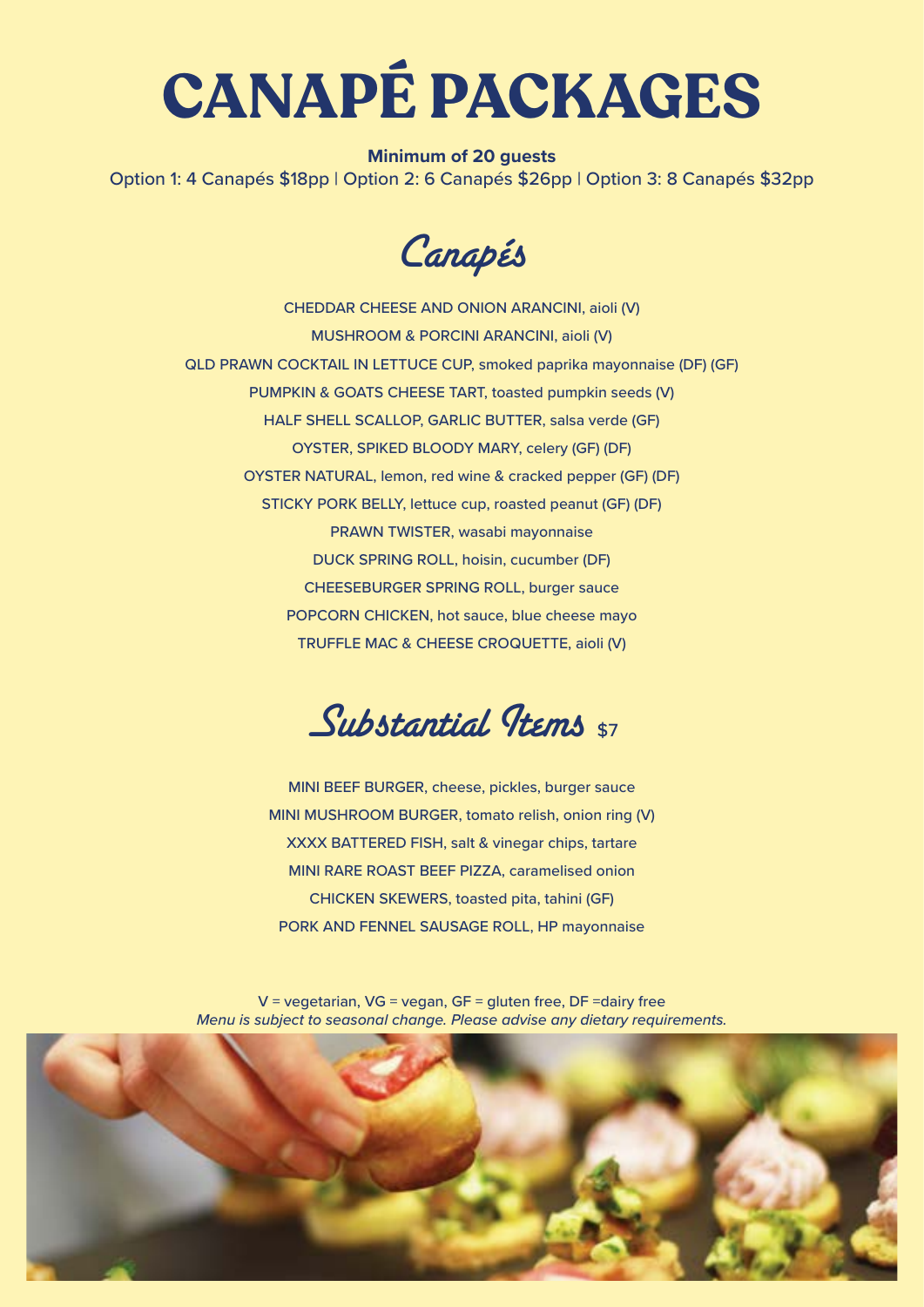

ANTIPASTO PLATTER \$90 Prosciutto, smoked ham, salami, Australian cheese, fruit, crackers, toasted sourdough, dips

SEAFOOD PLATTER \$95 Fresh local prawns, salt & pepper calamari, battered fish, half shell scallops, potato cakes, sauces

> AUSSIE PLATTER \$90 Sausage rolls, mini pies, quiche, spring rolls, selection of sauces

YUM CHA PLATTER \$70 Dim sims, spring rolls, pork wontons, chicken karaage, prawn crackers, selection of sauces

> VEGETARIAN PLATTER \$80 Quiche, fried arancini, halloumi, garlic bread, selection of sauces

> > PIZZA PLATTER \$90 Margherita, meat lovers, garlic bread, chips, sauces

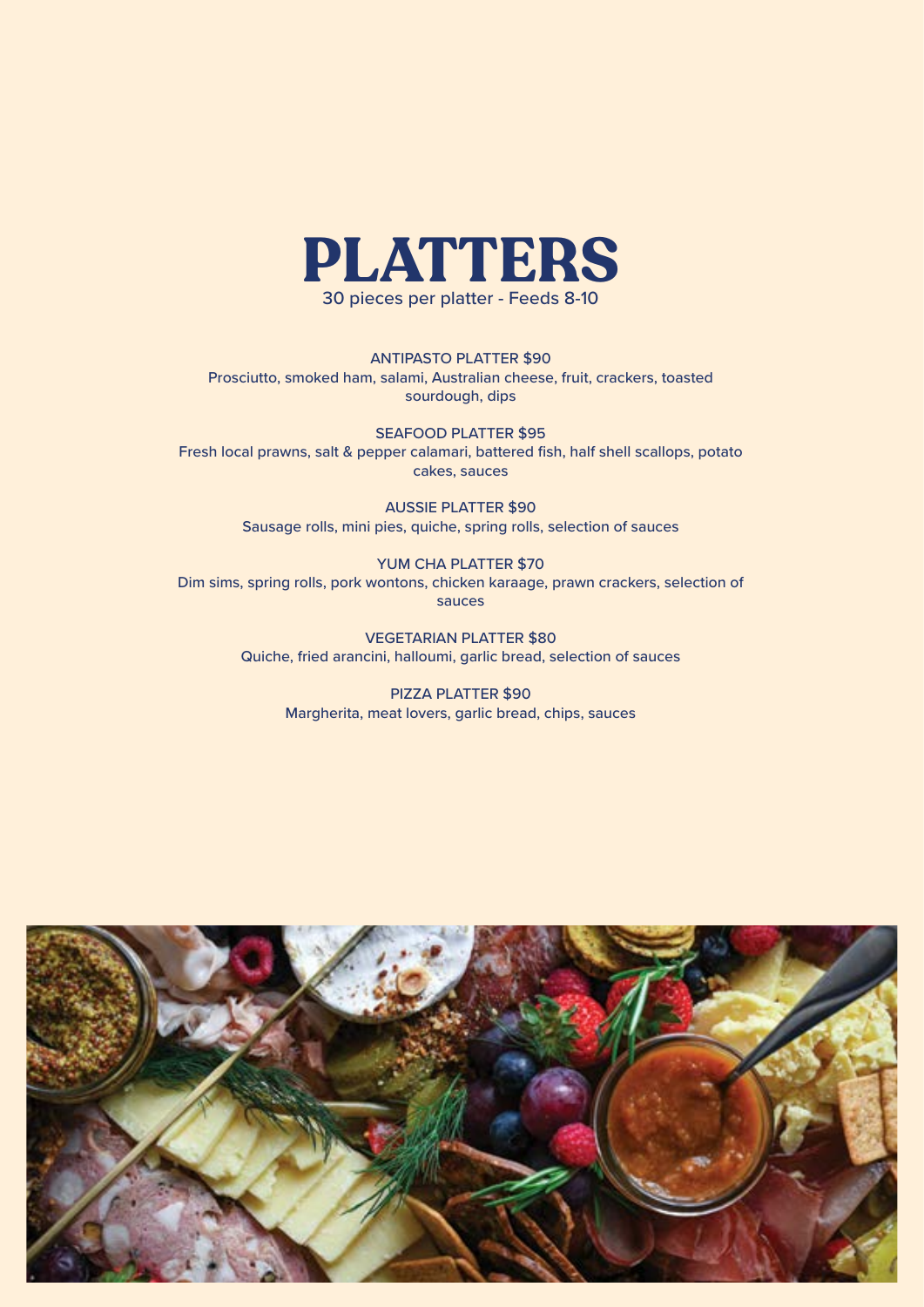

2 course \$55 | 3 course \$65 *All courses are designed as alternate drop. Dietary options catered for in each course. Pick two from each course*

Entrée

Salt & pepper squid, garlic mayonnaise, lemon (GF) (DF) Fried halloumi, strawberry, balsamic, cracked pepper (DF) (V) Braised pork, apple & radish salsa, crackling (GF) (DF) Small grazing platter of cured meats, cheese, house dips & sourdough Woodfired carrots, tahini, tarragon, chickpea, toasted seeds, chimichurri (VN) (GF)



Chicken Kiev, garlic & herb butter, mash, lemon, garden salad 250GM rump - thousand guineas 150 day grain fed beef, roasted potato, broccolini, jus (DF) Grilled QLD barramundi, zucchini, green beans, cherry tomato, bearnaise, lemon (GF) Pork scotch, chorizo butter beans, broccolini, red wine jus (GF) Ricotta gnocchi, roasted mushroom, pickled cauliflower, truffle, pecorino (V, GF) Tasmanian salmon, fennel, caramelized shallot, green beans, saffron cream (GF)



Whipped baked cheesecake, strawberry, salted short bread Chocolate brownie, honeycomb, cherry, fudge sauce Sticky date, salted caramel, vanilla ice-cream, pretzel

 $V =$  vegetarian,  $VG =$  vegan,  $GF =$  gluten free,  $DF =$ dairy free *Menu is subject to seasonal change. Please advise any dietary requirements.*





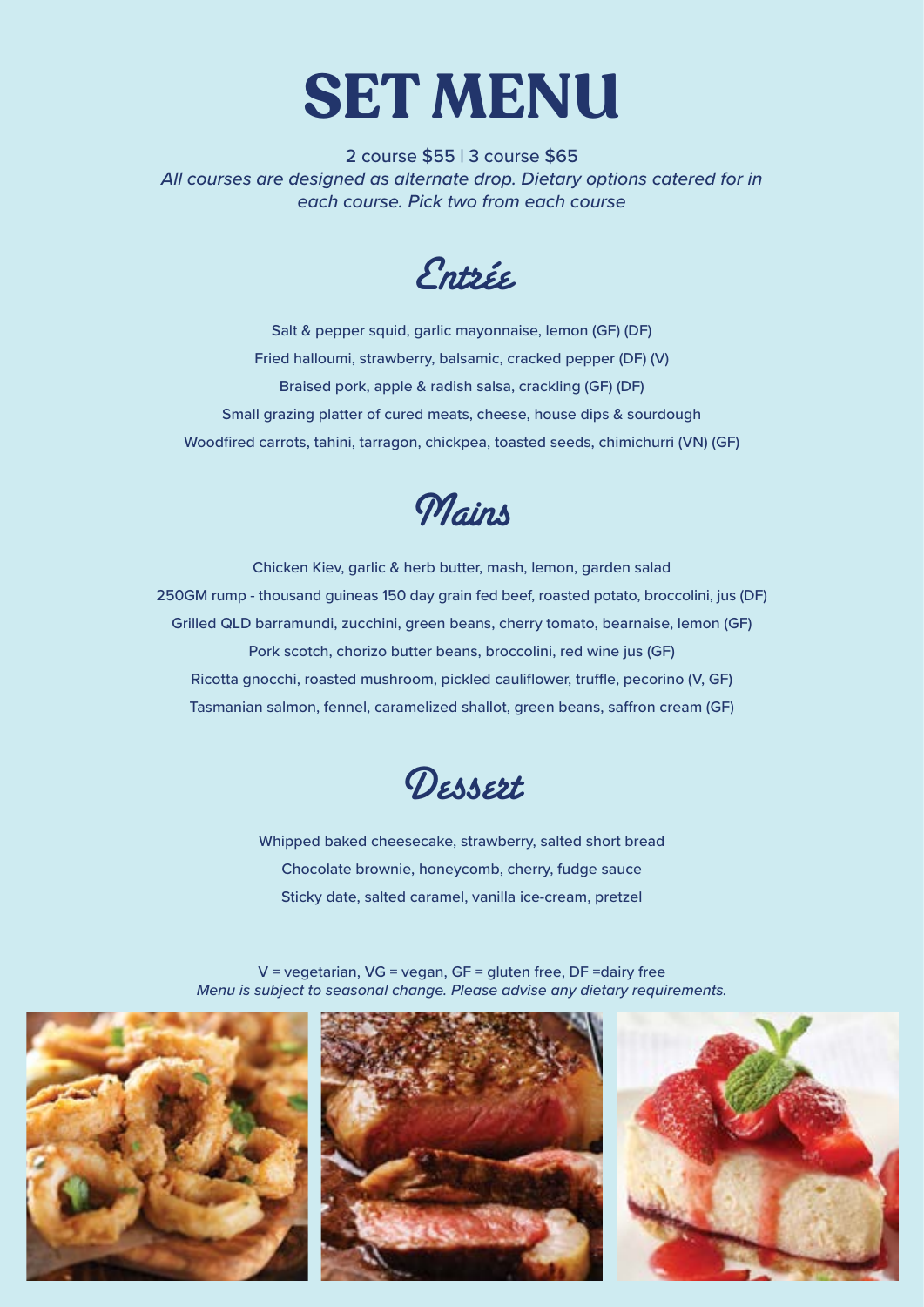#### **BEVERAGE PACKAGES**

*Minimum of 20 guests for a beverage package*



2hrs - \$35 | 3hrs - \$45 | 4hrs - \$55

**Sparkling** Edge of the World

**White** Edge of the World Sauvignon Blanc

> **Rose** Edge of the World

**Red** Edge of the World Shiraz Cabernet

**Beer on Tap** XXXX Bitter, 150 Lashes Super Crisp , Hahn Premium Light

> **Cider** Somersby Apple/Pear

Selection of soft drinks and juice

Premium Beverage Package

2hrs - \$45 | 3hrs - \$55 | 4hrs - \$65

**Sparkling** Edge of the World

**White** Edge of the World, Chain of Fire Pinot Grigio, Road to Enlightenment Riesling

> **Rose** Edge of the World

**Red** Edge of the World, Beach Hut Cab Merlot, T'Gallant Juliet Pinot Noir

**Tap Beer** XXXX Bitter, One Fifty Lashes, Great Northern, Hahn Premium Light

> **Cider** Somersby Apple/Pear

Selection of soft drinks and juice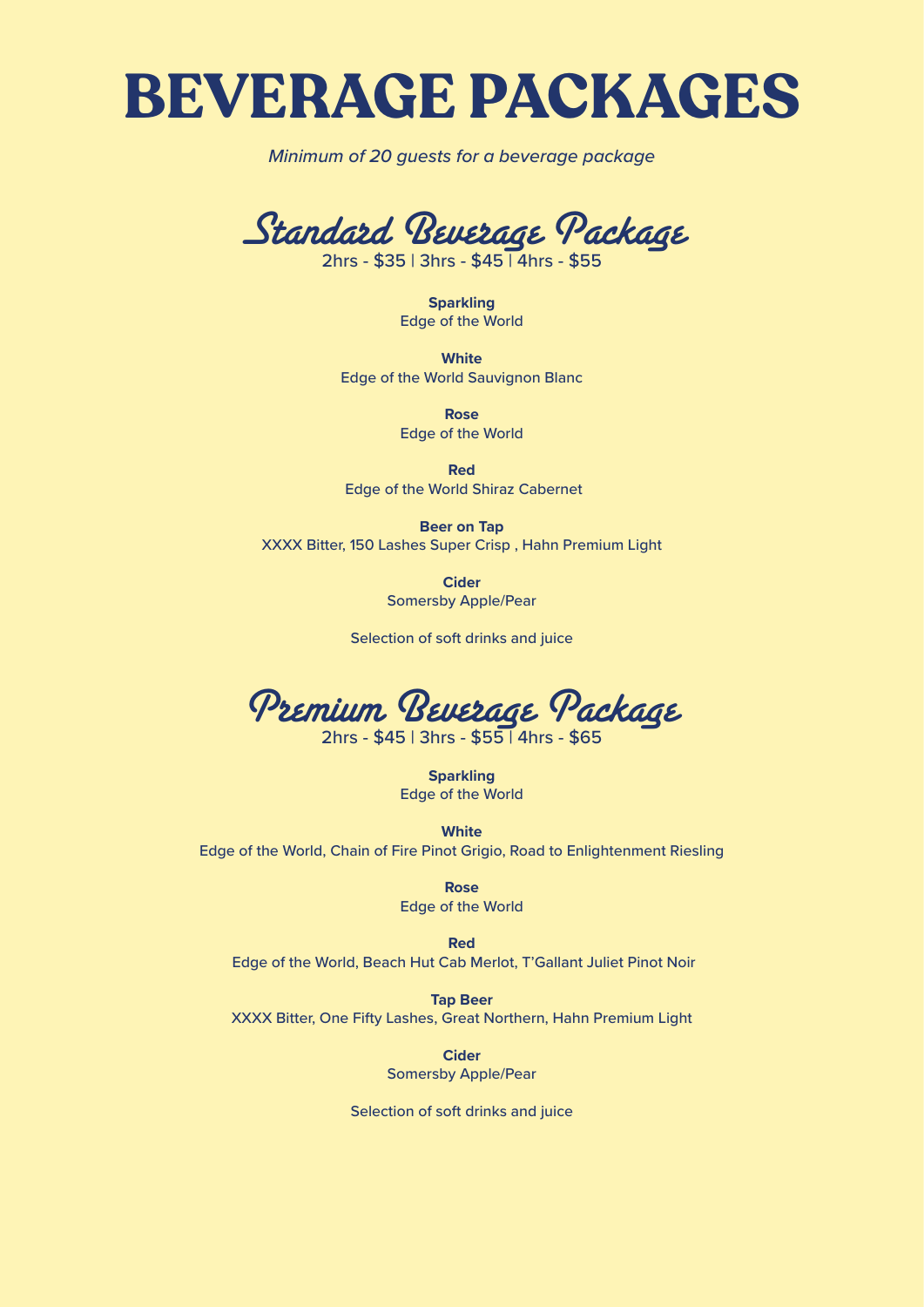

2hrs - \$55 | 3hrs - \$65 | 4hrs - \$75

**Sparkling/Prosecco** Madame Coco, Aurelia Prosecco

**White** 

821 South Sav Blanc, Circa 1958 Chardonnay, Chain of Fire Pinot Grigio, Road to Enlightenment Riesling

**Rose**

Marquis de Pennautier Rose

**Red**  Beach Hut Cab Merlot, Argento Classic Malbec, Tempus Two Cas Sauv, T'Gallant Juliet Pinot Noir

> **Tap Beer** One Fifty Lashes, XXXX Bitter, Great Northern,

> > **Cider** Sommersby Apple/Pear

**Light Beer** Hahn Premium Light

Selection of soft drinks and juice

Bar Tab on Consumption

A bar tab can be arranged for your function with a specified limit or amount in mind that you feel comfortable with spending. Your bar tab can be reviewed as your function progresses and increased if required. However, we will always ensure you are in control of the amount throughout the event. At any point you are welcome to turn the bar into a cash bar so your guests can purchase their own drinks. Cash Bar Allow your guests to choose from our extensive beverage selection, which they can purchase throughout your function.

Cash Bar

Allow your guests to choose from our extensive beverage selection, which they can purchase throughout your function.

Spirit Upgrade

Add spirits to your beverage package for an additional \$10pp per hour.



Treat your guests to a bespoke cocktail on arrival for an additional \$15 per person. Minimum order of 20.